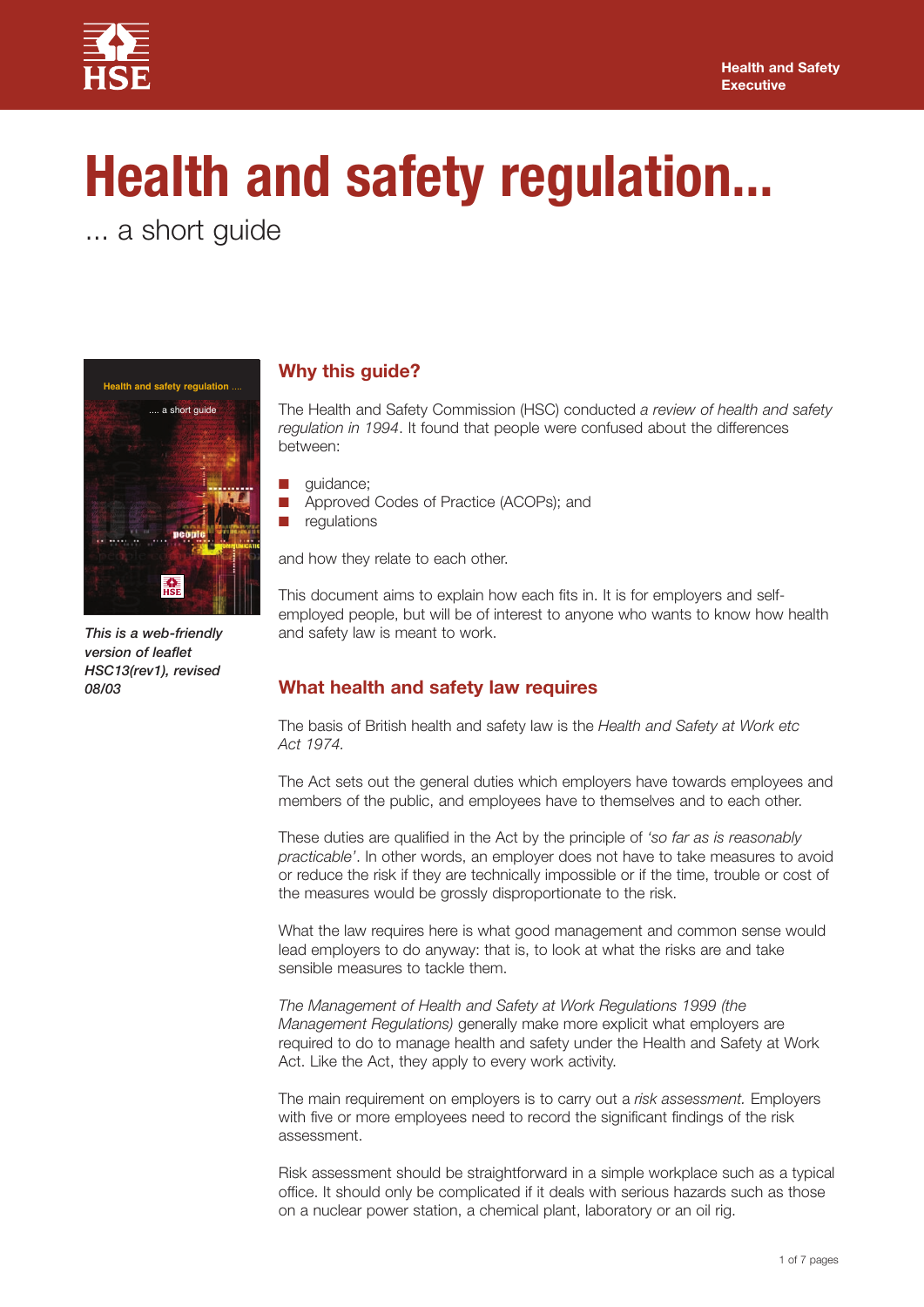The HSE leaflet *Five steps to risk assessment* will give you more information. Besides carrying out a risk assessment, employers also need to:

- make arrangements for implementing the health and safety measures identified as necessary by the risk assessment;
- appoint competent people (often themselves or company colleagues) to help them to implement the arrangements;
- **■** set up emergency procedures:
- provide clear information and training to employees;
- work together with other employers sharing the same workplace.

*Other regulations* require action in response to particular hazards, or in industries where hazards are particularly high. A list of the main regulations which apply generally is in Appendix 1. Many are not qualified by 'reasonable practicability'.

## **European law**

In recent years much of Britain's health and safety law has originated in Europe. Proposals from the European Commission may be agreed by Member States, who are then responsible for making them part of their domestic law.

Modern health and safety law in this country, including much of that from Europe, is based on the principle of risk assessment described above.

# **Action on health and safety: Options**

The Health and Safety Commission and its operating arm, the Executive (HSC/E), have spent over twenty years modernising the structure of health and safety law. Their aims are to protect the health, safety and welfare of employees, and to safeguard others, principally the public, who may be exposed to risks from work activity.

HSC/E consult fully with people affected by their legislative proposals, and adopt various approaches based on assessing and controlling risk (see 'What health and safety law requires').

Among the things that can prompt action from HSC/E are:

- changes in technologies, industries or risks;
- evidence of accidents and ill health, plus public concern;
- **European Directives.**

Where HSC/E consider action is necessary to supplement existing arrangements, their three main options are:

- **❋** guidance;
- **Approved Codes of Practice; and**
- $\blacksquare$  regulations.

HSC/E try to take whichever option, or options, allows employers most flexibility and costs them least, while providing proper safeguards for employees and the public.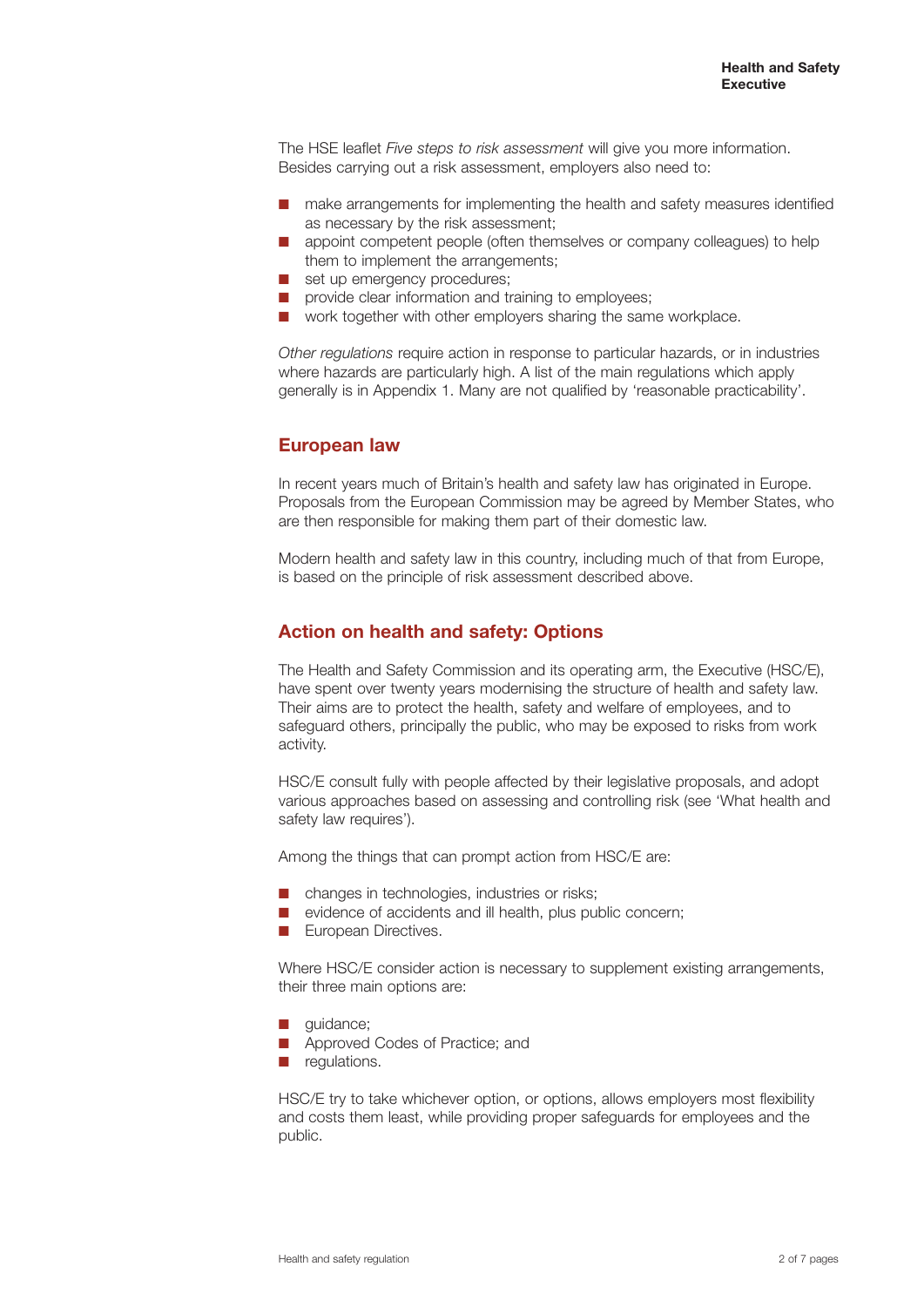## *Guidance*

HSE publishes guidance on a range of subjects (please see the end of this guide).

Guidance can be specific to the health and safety problems of an industry or of a particular process used in a number of industries.

The main purposes of quidance are:

- to interpret helping people to understand what the law says including for example how requirements based on EC Directives fit with those under the Health and Safety at Work Act;
- to help people comply with the law;
- to give technical advice.

Following guidance is not compulsory and employers are free to take other action. But if they do follow guidance they will normally be doing enough to comply with the law. (Please also see the sections below on Approved Codes of Practice and regulations, which explain other ways in which employers are helped to know whether they are doing what the law requires.)

HSC/E aim to keep quidance up-to-date, because as technologies change, risks and the measures needed to address them change too.

## *Approved Codes of Practice*

Approved Codes of Practice offer practical examples of good practice.

They give advice on how to comply with the law by, for example, providing a guide to what is 'reasonably practicable'. For example, if regulations use words like 'suitable and sufficient', an Approved Code of Practice can illustrate what this requires in particular circumstances.

Approved Codes of Practice have *a special legal status*. If employers are prosecuted for a breach of health and safety law, and it is proved that they have not followed the relevant provisions of the Approved Code of Practice, a court can find them at fault unless they can show that they have complied with the law in some other way.

HSC consulted in 1995 on the role of Approved Codes of Practice in the health and safety system and concluded that they could still be used in support of legal duties in specific circumstances.

#### *Regulations*

Regulations are law, approved by Parliament. These are usually made under the Health and Safety at Work Act, following proposals from HSC. This applies to regulations based on EC Directives as well as 'home-grown' ones.

The Health and Safety at Work Act, and general duties in the Management Regulations, are goal-setting (see 'What form do they take?') and leave employers freedom to decide how to control risks which they identify. Guidance and Approved Codes of Practice give advice. But some risks are so great, or the proper control measures so costly, that it would not be appropriate to leave employers discretion in deciding what to do about them. Regulations identify these risks and set out specific action that must be taken. Often these requirements are absolute - to do something without qualification by whether it is reasonably practicable.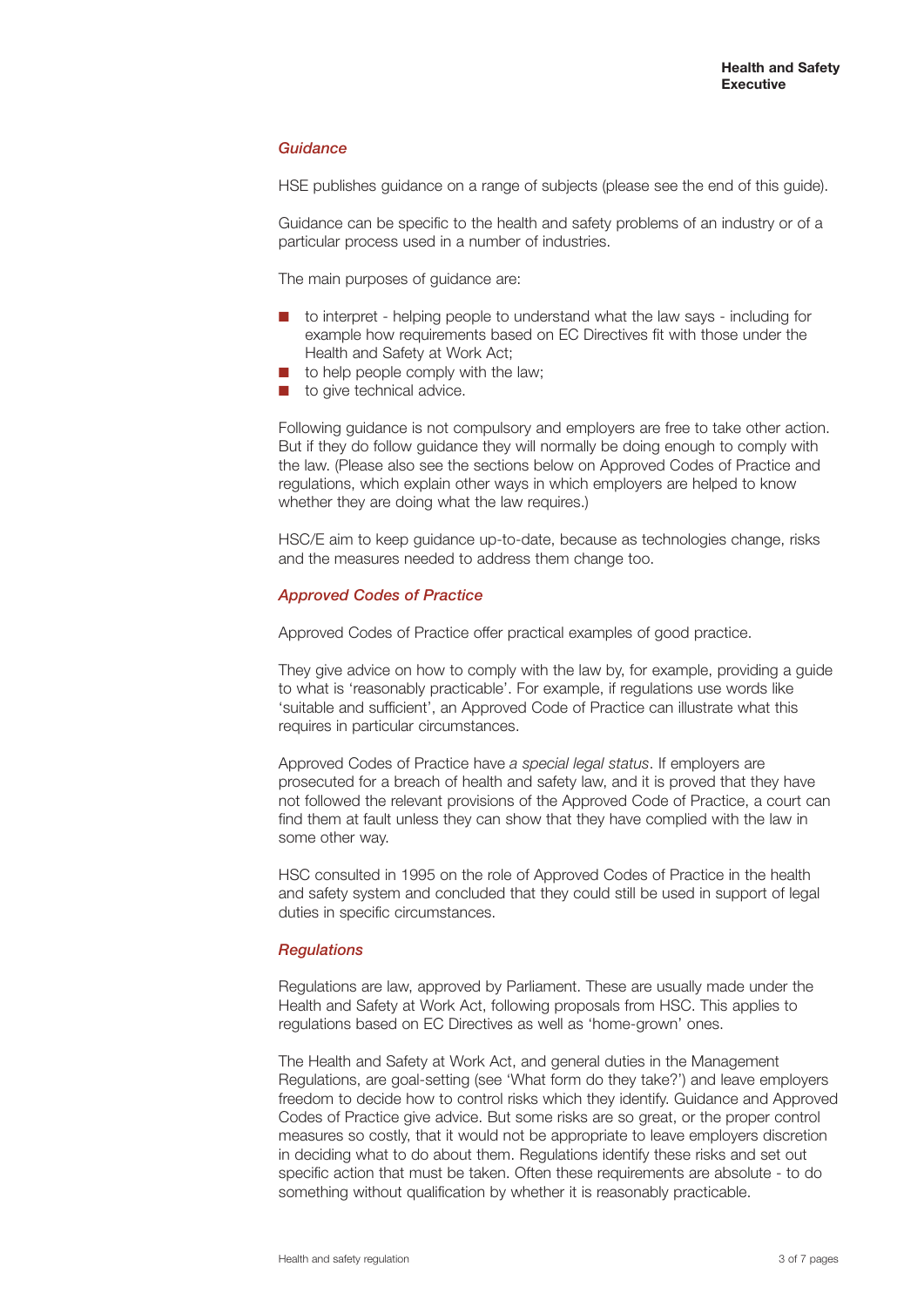# **How regulations apply**

Some regulations apply across all companies, such as the Manual Handling Regulations which apply wherever things are moved by hand or bodily force, and the Display Screen Equipment Regulations which apply wherever VDUs are used. Other regulations apply to hazards unique to specific industries, such as mining or nuclear.

# **What form do they take?**

HSC will where appropriate propose regulations in *goal-setting* form: that is, setting out *what* must be achieved, but not *how* it must be done.

Sometimes it is necessary to be *prescriptive*, that is spelling out in detail what should be done. Some standards are absolute. For example, all mines should have two exits; contacts with live electrical conductors should be avoided. Sometimes European law requires prescription.

Some activities or substances are so inherently hazardous that they require *licensing*, for example explosives and asbestos removal. Certain big and complex installations or operations require 'safety cases', which are large-scale risk assessments subject to scrutiny by the regulator. For example, railway companies are required to produce safety cases for their operations.

# **The relationship between the regulator and industry**

As mentioned above, HSC consults widely with those affected by its proposals. HSC/E work through:

- HSC's Industry and Subject Advisory Committees,which have members drawn from the areas of work they cover, and focus on health and safety issues in particular industries (such as the textile industry, construction and education or areas such as toxic substances and genetic modification);
- **■** intermediaries, such as small firms organisations;
- $\blacksquare$  providing information and advice to employers and others with responsibilities under the Health and Safety at Work Act;
- guidance to enforcers, both HSE inspectors and those of local authorities;
- the day-to-day contact which inspectors have with people at work.

HSC directly canvasses the views of small businesses. It also seeks views in detail from representatives of small businesses about the impact on them of proposed legislation.

# **What next?**

The Review of Regulation concluded that the present system of health and safety regulation generally works well, though it identified several areas where improvements can be made.

Although the Review has ended, our work in support of Better Regulation continues. The Review programme has formed an important basis for long-lasting successes in improving workplace health and safety. Policies and initiatives flowing from it continue to support our priority aims and objectives, and will be refined in the coming years, adapting and evolving to take account of changes in technology, workplace trends and the needs of those involved.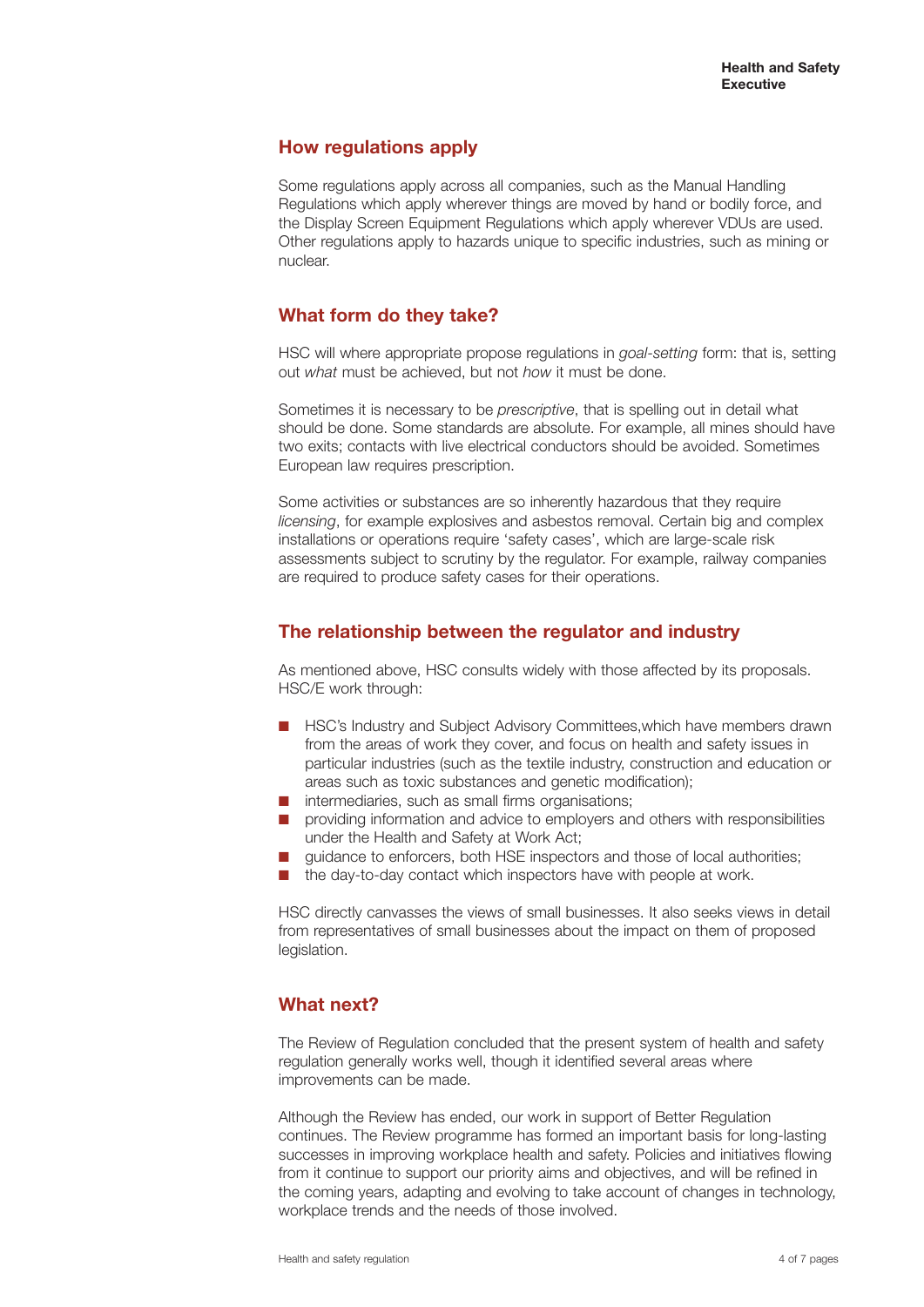## **Appendix 1: Some important pieces of health and safety legislation**

## *Besides the Health and Safety at Work Act itself, the following apply across the full range of workplaces:*

- 1 *Management of Health and Safety at Work Regulations 1999:* require employers to carry out risk assessments, make arrangements to implement necessary measures, appoint competent people and arrange for appropriate information and training.
- 2 *Workplace (Health, Safety and Welfare) Regulations 1992:* cover a wide range of basic health, safety and welfare issues such as ventilation, heating, lighting, workstations, seating and welfare facilities.
- 3 *Health and Safety (Display Screen Equipment) Regulations 1992:* set out requirements for work with Visual Display Units (VDUs).
- 4 *Personal Protective Equipment at Work Regulations 1992:* require employers to provide appropriate protective clothing and equipment for their employees.
- 5 *Provision and Use of Work Equipment Regulations 1998:* require that equipment provided for use at work, including machinery, is safe.
- 6 *Manual Handling Operations Regulations 1992:* cover the moving of objects by hand or bodily force.
- 7 *Health and Safety (First Aid) Regulations 1981:* cover requirements for first aid.
- 8 *The Health and Safety Information for Employees Regulations 1989:* require employers to display a poster telling employees what they need to know about health and safety.
- 9 *Employers' Liability (Compulsory Insurance) Act 1969:* require employers to take out insurance against accidents and ill health to their employees.
- 10 *Reporting of Injuries, Diseases and Dangerous Occurrences Regulations 1995 (RIDDOR):* require employers to notify certain occupational injuries, diseases and dangerous events.
- 11 *Noise at Work Regulations 1989:* require employers to take action to protect employees from hearing damage.
- 12 *Electricity at Work Regulations 1989:* require people in control of electrical systems to ensure they are safe to use and maintained in a safe condition.
- 13 *Control of Substances Hazardous to Health Regulations 2002 (COSHH):* require employers to assess the risks from hazardous substances and take appropriate precautions.

## *In addition, specific regulations cover particular areas, for example asbestos and lead, and:*

- 14 *Chemicals (Hazard Information and Packaging for Supply) Regulations 2002:* require suppliers to classify, label and package dangerous chemicals and provide safety data sheets for them.
- 15 *Construction (Design and Management) Regulations 1994:* cover safe systems of work on construction sites.
- 16 *Gas Safety (Installation and Use) Regulations 1994:* cover safe installation, maintenance and use of gas systems and appliances in domestic and commercial premises.
- 17 *Control of Major Accident Hazards Regulations 1999:* require those who manufacture, store or transport dangerous chemicals or explosives in certain quantities to notify the relevant authority.
- 18 *Dangerous Substances and Explosive Atmospheres Regulations 2002:* require employers and the self-employed to carry out a risk assessment of work activities involving dangerous substances.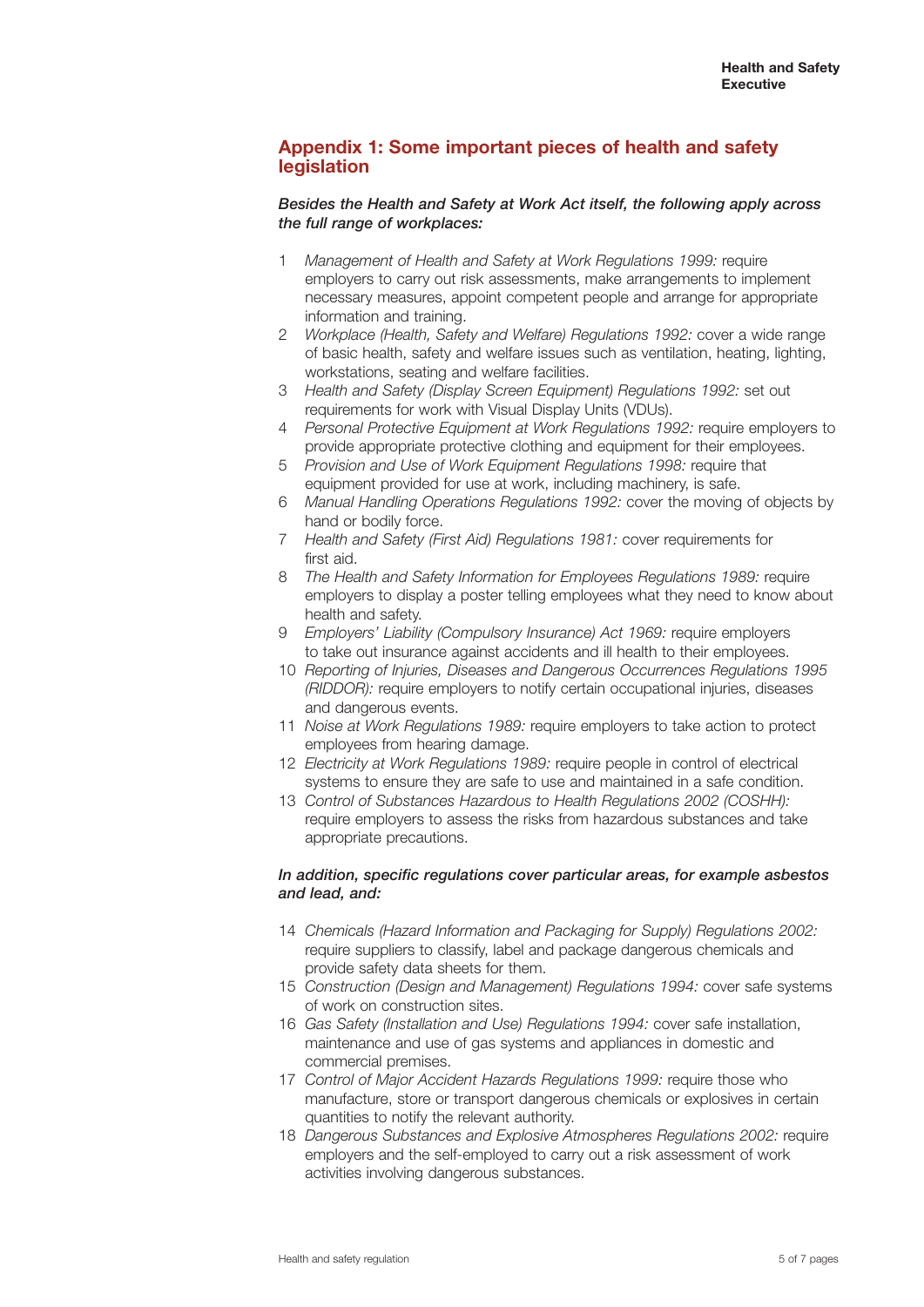# **Appendix 2: Further reading**

*Basic advice on first aid at work* Leaflet INDG347 HSE Books 2002 (single copy free or priced packs of 20 ISBN 0 7176 2261 4)

*Control of substances hazardous to health. The Control of Substances Hazardous to Health Regulations 2002. Approved Code of Practice and guidance* L5 (Fourth edition) HSE Books 2002 ISBN 0 7176 2534 6

*Essentials of health and safety at work* (Third edition) Guidance HSE Books 1994 ISBN 0 7176 0716 X

*Five steps to risk assessment* Leaflet INDG163(rev1) HSE Books 1998 (single copy free or priced packs of 10 ISBN 0 7176 1565 0)

*A guide to the Reporting of Injuries, Diseases and Dangerous Occurrences Regulations 1995* L73 (Second edition) HSE Books 1999 ISBN 0 7176 2431 5

*Health and safety law: What you should know* (rev1) Leaflet HSE Books 1999 (available in priced packs of 25 ISBN 0 7176 1702 5)

*Health and safety law: What you should know* (Second edition) Poster HSE Books 1999 ISBN 0 7176 2493 5

*The law on VDUs: An easy guide: Making sure your office complies with the Health and Safety (Display Screen Equipment) Regulations 1992 (as amended in 2002)* HSG90 HSE Books 2003 ISBN 0 7176 2602 4

*Management of health and safety at work. Management of Health and Safety at Work Regulations 1999. Approved Code of Practice and guidance* L21 (Second edition) HSE Books 2000 ISBN 0 7176 2488 9

*Manual handling: Solutions you can handle* HSG115 HSE Books 1994 ISBN 0 7176 0693 7

*Memorandum of guidance on the Electricity at Work Regulations 1989. Guidance on Regulations* HSR25 HSE Books 1989 ISBN 0 7176 1602 9

*Safe use of work equipment. Provision and Use of Work Equipment Regulations 1998. Approved Code of Practice and guidance* L22 (Second edition) HSE Books 1998 ISBN 0 7176 1626 6

*Safety in the installation and use of gas systems and appliances. Gas Safety (Installation and Use) Regulations 1998. Approved Code of Practice and guidance* L56 (Second edition) HSE Books 1998 ISBN 0 7176 1635 5

*A short guide to the Personal Protective Equipment at Work Regulations 1992* Leaflet INDG174 HSE Books 1995 (single copy free or priced packs of 10 ISBN 0 7176 0889 1)

*Working with VDUs* Leaflet INDG36(rev1) HSE Books 1998 (single copy free or priced packs of 10 ISBN 0 7176 1504 9)

*Workplace health, safety and welfare: A short guide for managers* Leaflet INDG244 HSE Books 1997 (single copy free or priced packs of 10 ISBN 0 7176 1328 3)